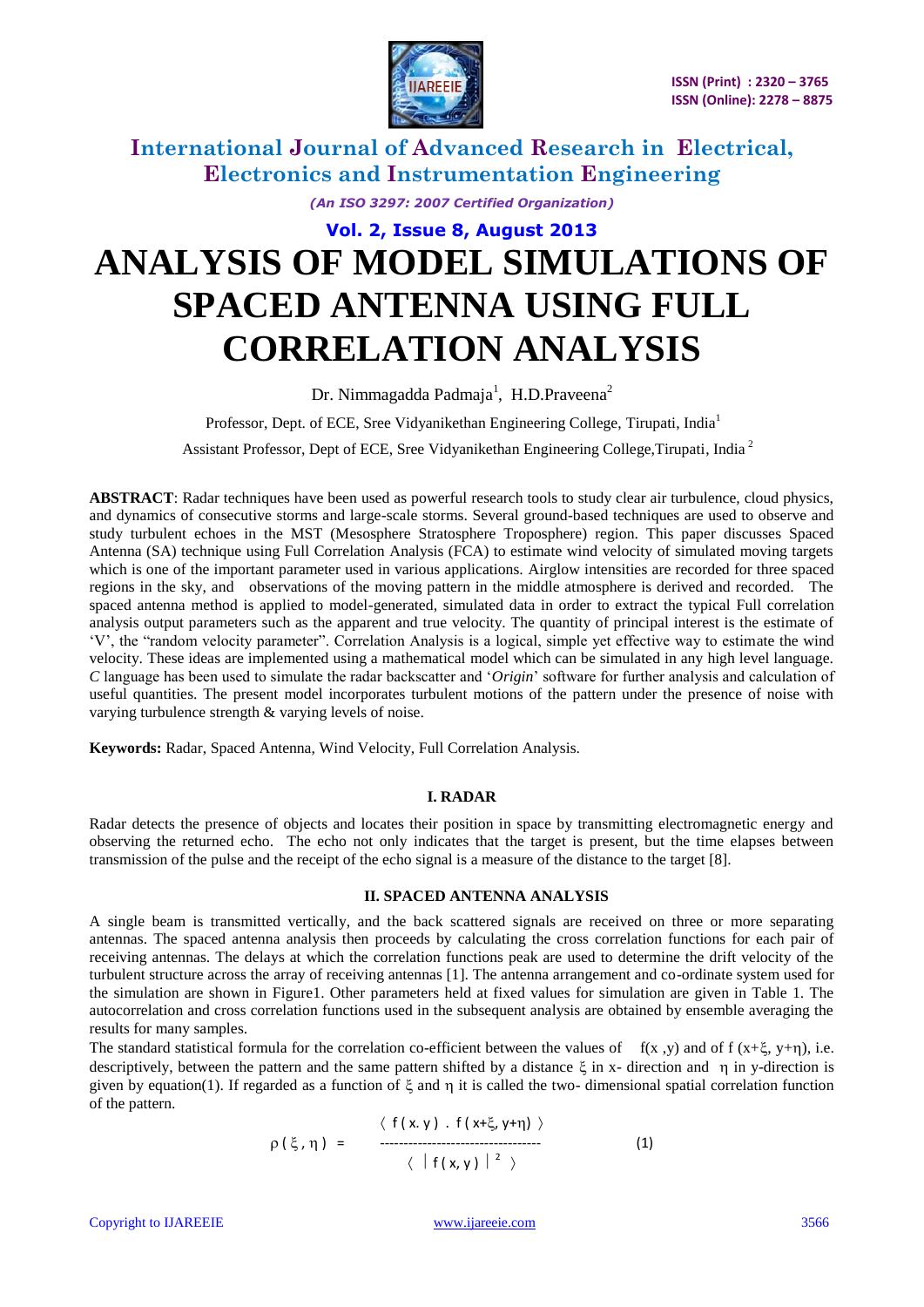

*(An ISO 3297: 2007 Certified Organization)*

### **Vol. 2, Issue 8, August 2013**



Fig. 1. Receiver Configuration

It is unity when  $\xi = \eta = 0$  and decreases as  $\xi$  and  $\eta$  increase, eventually tending to zero when the pattern is shifted so far that no correlation exists.

 We now consider a pattern which has random changes in time but no tendency to move in any particular direction (rather like the surface of a boiling liquid). Mathematically we now have a dependence on time, and we take the pattern as  $f(x, y, t)$ . A sensor at a fixed point, say the origin, we would record time variations given by  $f(0, 0, t)$  and these could be described by a temporal auto-correlation function defined in the usual way. More generally, spaced sensors could be used to determine the function. By making calculations in which time differences were introduced between the records obtained from the sensors with different separations. [2]

$$
\rho\left(\xi, \eta, \tau\right) = \frac{\langle f(x, y, t) . f(x+\xi, y+\eta, t+\tau) \rangle}{\langle |f(x, y, t)|^2 \rangle}
$$
 (2)

#### *A Wind Velocity measurements*

To determine a velocity with two independent components we expect to have to use a minimum of three sensors. We consider first the case in which these form a fight-angled triangle and have separations  $\xi_0$  in the X-direction, and  $\eta_0$  in the Y-direction. Consider a cross-correlation function for the pair of sensors space along the X-axis. That is, experimentally, we make recordings at these two points, and then compute the correlation between them for values of relative time shift  $\tau$ .

### *B. The Atmospheric Radar Backscatter Model*

The radar volume is defined according to a beam-pointing angle, an "effective beam width, and a range gate extent. In this model the radar volume is enclosed within a cylindrical volume, also referred to as "enclosing" volume throughout which a number of scattering locations are initially randomly positioned. These scatterers represent regions of refractive index irregularity, as opposed to physical objects. At each sampling time the complex returns from each scatterer are added, and the scattering positions are updated, based on specified values of the mean background wind, turbulent motions. Scatterers updated to positions outside the enclosing volume are readmitted to maintain a constant number of scatterer [4].

### **III. MODEL PARAMETERS SIMULATION**

Copyright to IJAREEIE [www.ijareeie.com](http://www.ijareeie.com/) 3567 Simulation of radar back scatter can be implemented in a mathematical model using any high level language. This project uses "C" Language for simulation and *origin* software for plotting the results obtained for further analysis and calculation of desired parameters. Initially the simulation of the radar backscatter is implemented neglecting the effects of noise and turbulence. The second step in the simulation is to simulate turbulent motions and observe the effects of turbulence on the simulated radar backscatter model. The turbulent RMS velocity of steady state wind vector is also varied and the effect of varying turbulence strength is observed. Further, we generate noise and add noise with varying strength as noise is inherent during the implementation in real time. Finally, we compare all the results for further analysis. An antenna spacing of  $D = \lambda/2$  produces no spatial aliasing. The enclosing volume is chosen to be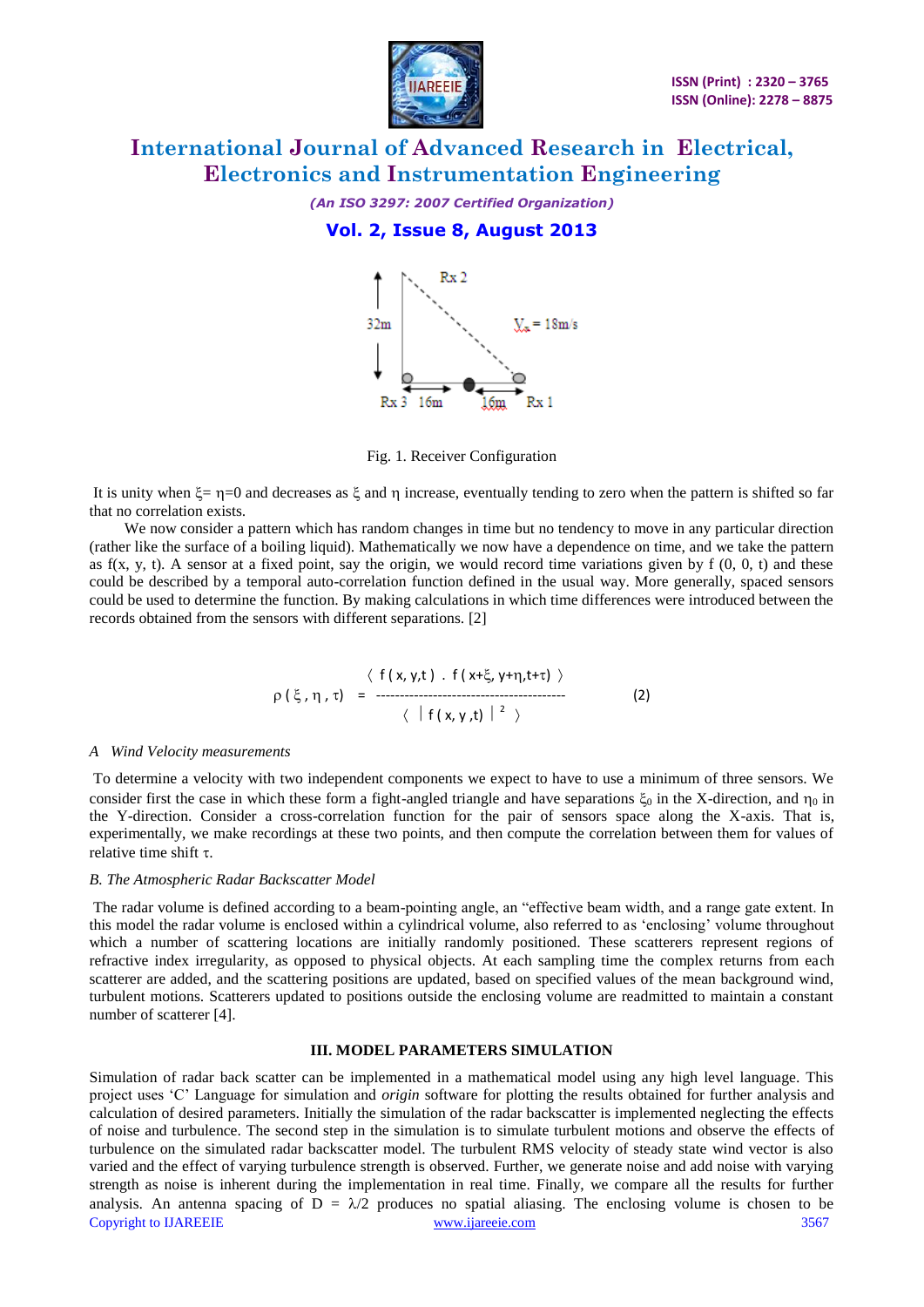

*(An ISO 3297: 2007 Certified Organization)*

### **Vol. 2, Issue 8, August 2013**

approximately four times the volume of the radar. [4] Although this arrangement of the antennas is not the optimum configuration, this lays a foundation for future scope of the project and analysis. An equilateral triangle is the optimum configuration. [1]. In this case spatial decorrelation will exist between antennas 2 and 3 since each antenna sees a different cut of the diffraction pattern on the ground when the horizontal velocity is in the x direction.

#### *A. Generating the Model Time Series*

 At each sampling time the complex returns from all scatterers within the radar volume are added. Each scatterer is assigned a reflectivity ratio  $\rho$  within the range  $[0.5, 1.0]$  in relation to maximum reflectivity value within the radar volume. The amplitude of the complex return from the *i* th scatterer  $a_i$ , located at a zenith angle  $\theta_i$ , is given by

$$
a_{i} = P_{i}R_{i} \sqrt{P(\theta i)}
$$
 (3)

where  $P(\theta_i)$  is obtained from (3), and R<sub>i</sub> is a triangular range weighting function varying linearly from unity in the middle of the range gate to zero at the edges of the range gate. [2]. The inclusion of the aspect sensitivity and range gate function implies no spurious effects are generated by a scatterer leaving the radar volume, as the amplitude of the complex return from this scatterer is small due to the close proximity of radar volume boundary. The phase of the complex return from the  $i<sup>th</sup>$  scatterer is given by

$$
\phi_{i_{\min}} \geq 2 \pi \left( \left| r_{\tau i} \right| + \left| r_{\tau i} \right| \right) / \lambda \tag{4}
$$

where  $\|\mathbf{r}\|$  is the distance between the transmitter and the i th scatterer,  $\|\mathbf{r}\|$  is the distance between the relevant receiver and the i<sup>th</sup> scatterer, and  $\lambda$  is the radar wavelength.

$$
P_{r} = \begin{bmatrix} P_{t} & C \tau & A_{r} \\ \frac{1}{4} \pi R^{2} & 2 \end{bmatrix} \begin{bmatrix} P_{r} & P_{r} \end{bmatrix} \begin{bmatrix} P_{r} & P_{r} \end{bmatrix}
$$
 (5)

Where  $P_t$  is the transmitter power (W).

C is the velocity of light ( $3x 10^8$  m/s) Τ is the pulse width (sec)  $η$  is the volume reflectivity (m<sup>2</sup>/m<sup>3</sup>)  $A_{\rm r}$ is the receive antenna aperture  $(m^2)$ R is the distance (m).

Thus the Radar equation is simulated. The initial positions for the scatters are selected randomly according to the x, y, and z. For each time increment, positions are updated according to the x, y, and z components of velocity chosen from a Gaussian probability density. The mean value of this density is the average velocity, and the variance is a measure of the turbulence. After each update of the position, a new set of randomly distributed reflectivities can be assigned. The simulation sums scattered voltages at successive time increments to calculate a complex time history of antenna voltage for each of the receiving antennas [7,5].

### *B. Updating the scattering positions with no noise and turbulence*

The position of the i<sup>th</sup> scatterer is updated and if the updated position for a particular scatterer lies outside the enclosing volume the scatterer is readmitted at the opposite horizontal position to that occupied at the previous sampling time. On re-admission of a scatterer, both the random reflectivity and the turbulent velocity V associated with the scatterer are regenerated, as the readmitted scatterer is considered to be a different scatterer to that leaving the enclosing volume [2]. For the simulation results presented, the input parameters which were varied include the velocity and velocity variance in the x direction. All the scatterers were given a 18m/s horizontal velocity with zero variance parallel to the x-axis. Also, scatter amplitudes, once assigned, were held constant thereafter. The mean auto and cross-correlation functions are shown in the results. The three auto- and cross-covariance functions are calculated from the three-receiver time series. The auto-covariance at zero lag includes the effects of noise. This is removed using an interpolation over zero-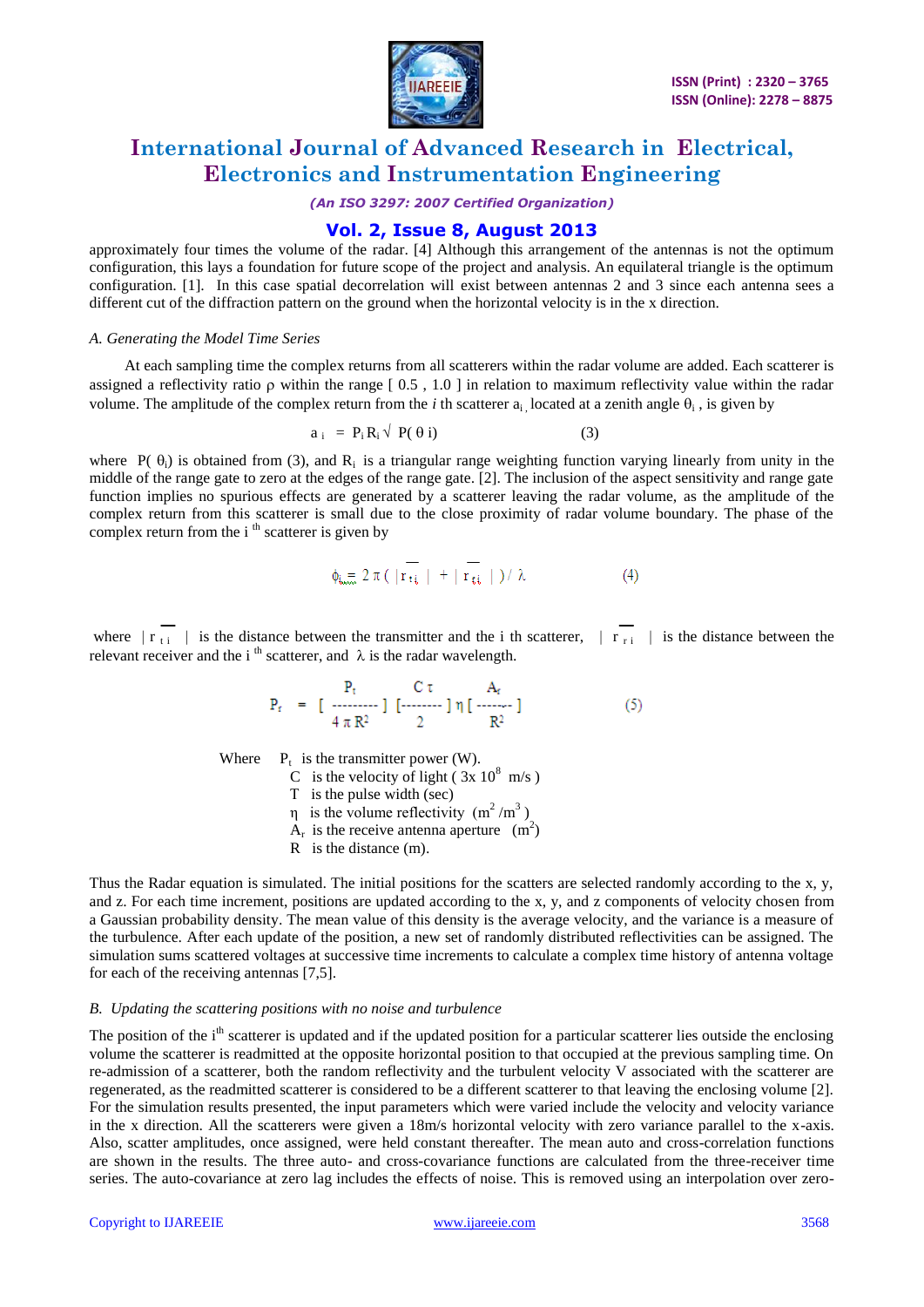

*(An ISO 3297: 2007 Certified Organization)*

### **Vol. 2, Issue 8, August 2013**

lag and by fitting a least squares Gaussian fit to the auto & cross correlation functions the wind velocity parameters are calculated.

*C. Turbulent motion simulation & updating the scattering positions* 

The position of the i<sup>th</sup> scatterer after the  $(n+1)$ <sup>th</sup> update of position r <sub>i,n+1</sub> is given by

$$
\overline{r_{i,n+1}} = \overline{r_{i,n}} + \{\overline{V} + \overline{V}_{turb}(\overline{r_{i,n}})\} \ \nabla t \tag{6}
$$

where  $\overline{V}$  is the mean background wind velocity,  $\overline{r}_{i,n}$  is the position of i<sup>th</sup> scatterer after n updates,  $\overline{V}_{turb}$  ( $r_{i,n}$ ) is the turbulent velocity at  $\mathbf{r}_{\text{in}}$ , and  $\nabla$  t is the sampling time.

Turbulent motions are simulated as follows:

 A three-dimensional vector V is generated for each scatterer, with components generated according to Gaussian distributions with specified horizontal and vertical root-mean-square (RMS) values. The Turbulent velocity for the i<sup>th</sup> scatterer is then given by

$$
\overline{V}_{\text{turb}}\left(\overline{\mathbf{X}}_{\text{in}}\right) = \sum_{j=0}^{N-1} \sum_{\mathbf{x}} \exp\left(-\frac{|\overline{\mathbf{Y}}_{\text{in}} - \overline{\mathbf{Y}}_{\text{in}}|}{S_{\text{turb}}}\right) \tag{7}
$$

where  $S_{\text{turb}}$  is the " turbulent scale-factor"[3]. This simulation allows the turbulent motions to evolve so that no abrupt changes are seen. If the density within the radar volume is assumed constant, the continuity equation is satisfied to within 2% when using a rectangular volume of the scale of the inter-scatterer spacing about each scattering position.



Fig. 2 Real and imaginary components of model-produced time series using the VHF simulation parameters for Receivers 1, 2 & 3



Fig. 3 Auto and cross correlation function for the Rx pair 1-3, 1-2, 2-3 respectively**.**

.

.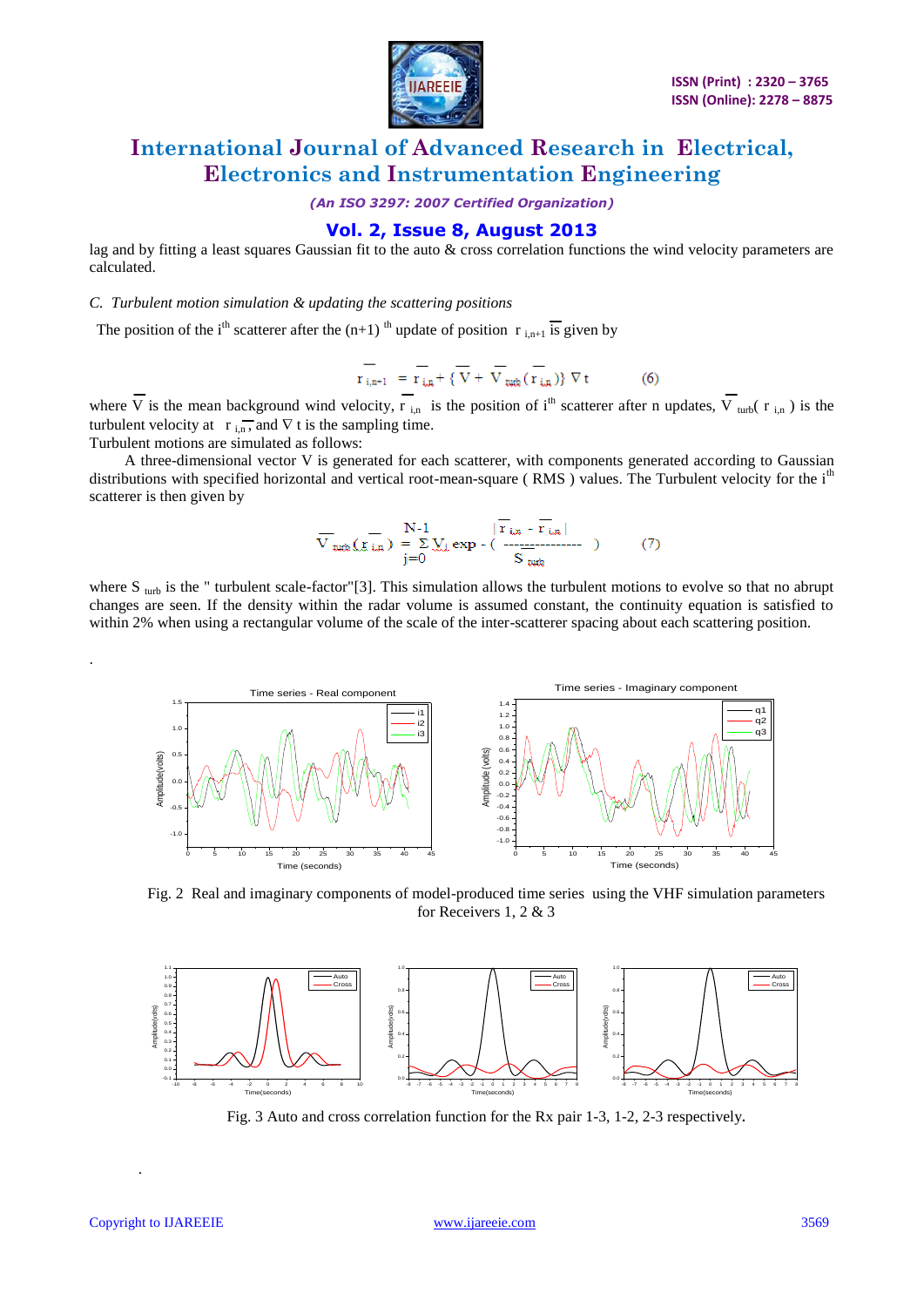

*(An ISO 3297: 2007 Certified Organization)*

**Vol. 2, Issue 8, August 2013**



Fig. 4 Auto and Cross correlation function for the receiver pair 1-3 with turbulent RMS velocity of 10%, 15% and 20% respectively of steady state wind vector.



Fig. 5 Input turbulence Vs detected output turbulence from turbulence simulation.



Fig. 6 Real and imaginary components of model-produced time series using the VHF simulation Parameters for first receiver with added noise level of 20% and 40%.



Fig. 7 Auto and cross correlation function for the Rx pair 1-3 with noise level of 20% and 40% respectively**.**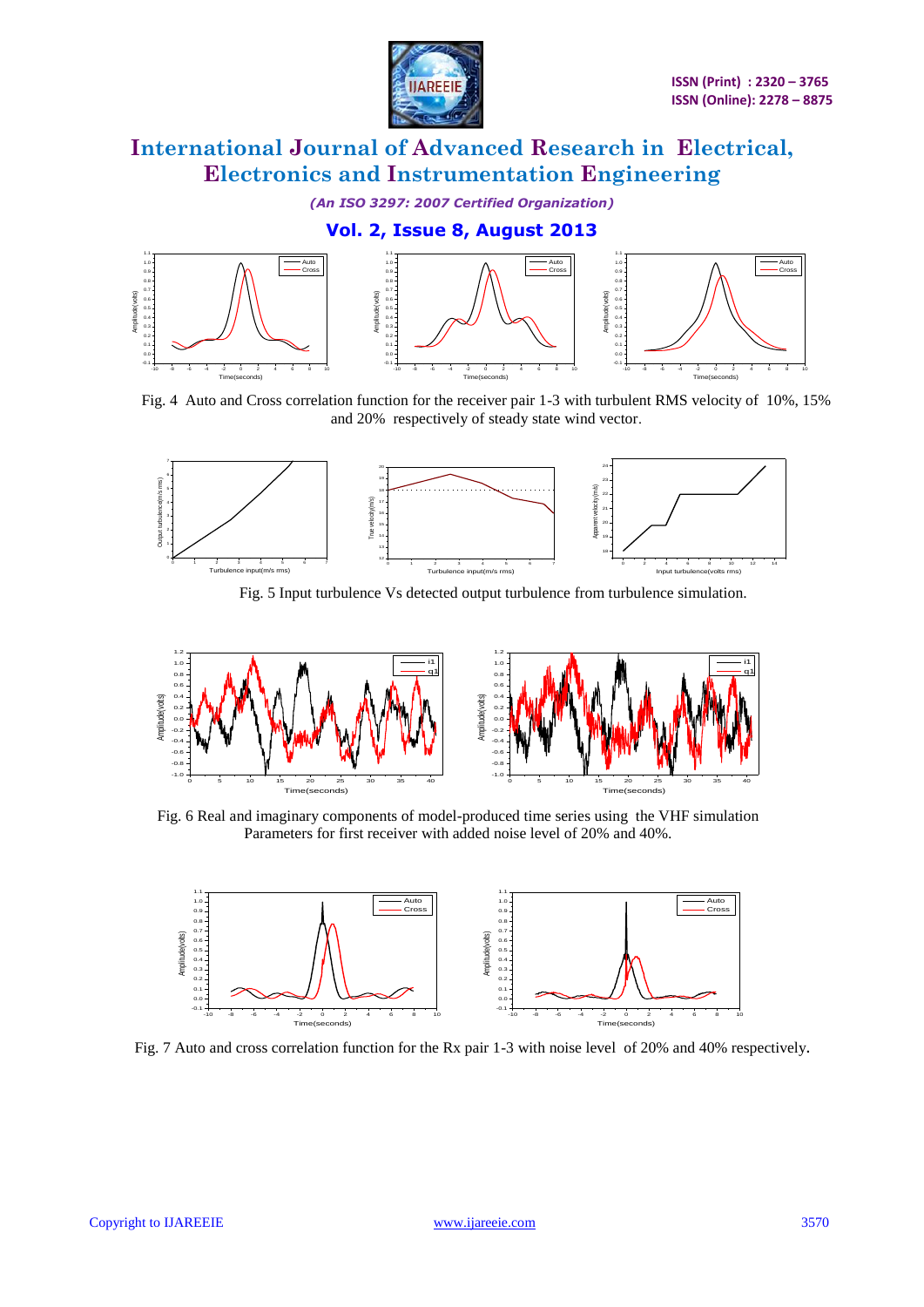

*(An ISO 3297: 2007 Certified Organization)*

### **Vol. 2, Issue 8, August 2013**



Fig. 8 Least squares Gaussian fit for the auto and cross correlation function for the Rx pair 1-3 with noise level of 20% and 40% respectively

### **IV. RESULTS**

The horizontal velocity is estimated for 3 simulation runs for the following cases:

- Case 1: No noise & no turbulence
- Case 2: With a turbulent RMS velocity of 10%, 15% & 20% of steady state wind vector.
- Case 3: With noise strength of 20 % & 40% added.

Corresponding velocity estimates are given in Table 2 for all the cases for comparison.

### **V. CONCLUSION**

Spaced Antenna method is a logical, simple yet effective method for studying moving patterns in the atmosphere. This configuration of antennae arranged in a right angled triangle may not appear ideal since the FCA true velocity is biased toward the direction of the largest side of the triangle of antennae. However, this effect is eliminated if receiver noise is properly accounted for in the FCA. From the results, it is evident that this method of estimating wind velocity is quite effective method. In the presence of turbulence and noise also, this model is applicable and accurate results are obtained. The analysis also suggests that the effective scattering positions approach the zenith as the magnitude of the turbulent motions increases. As a result, the horizontal wind velocity component inferred from the radial velocity must increase as the magnitude of the turbulent motions increases.

| Table I Simulation Parameters Employed for Model Data Generation |  |
|------------------------------------------------------------------|--|
|------------------------------------------------------------------|--|

| Sr.No | <b>Model Parameter</b>                   | Value |
|-------|------------------------------------------|-------|
|       |                                          |       |
| 1     | Radar frequency, MHz                     | 53    |
| 2     | Range, Km                                | 8     |
| 3     | Range gate size, Range resolution, m     | 150   |
| 4     | Transmitter beam width, deg              | 4.5   |
| 5     | Receiver beam width, deg                 | 9     |
| 6     | Receiver spacing, m                      | 32    |
| 7     | Sampling time, s                         | 0.08  |
| 8     | Time series elements                     | 512   |
| 9     | Number of scatterers                     | 250   |
| 10    | Mean horizontal wind speed, $m s^{-1}$   | 18    |
| 11    | Wind direction (E of N), deg             |       |
| 12    | Turbulent rms velocity, m s <sup>-</sup> |       |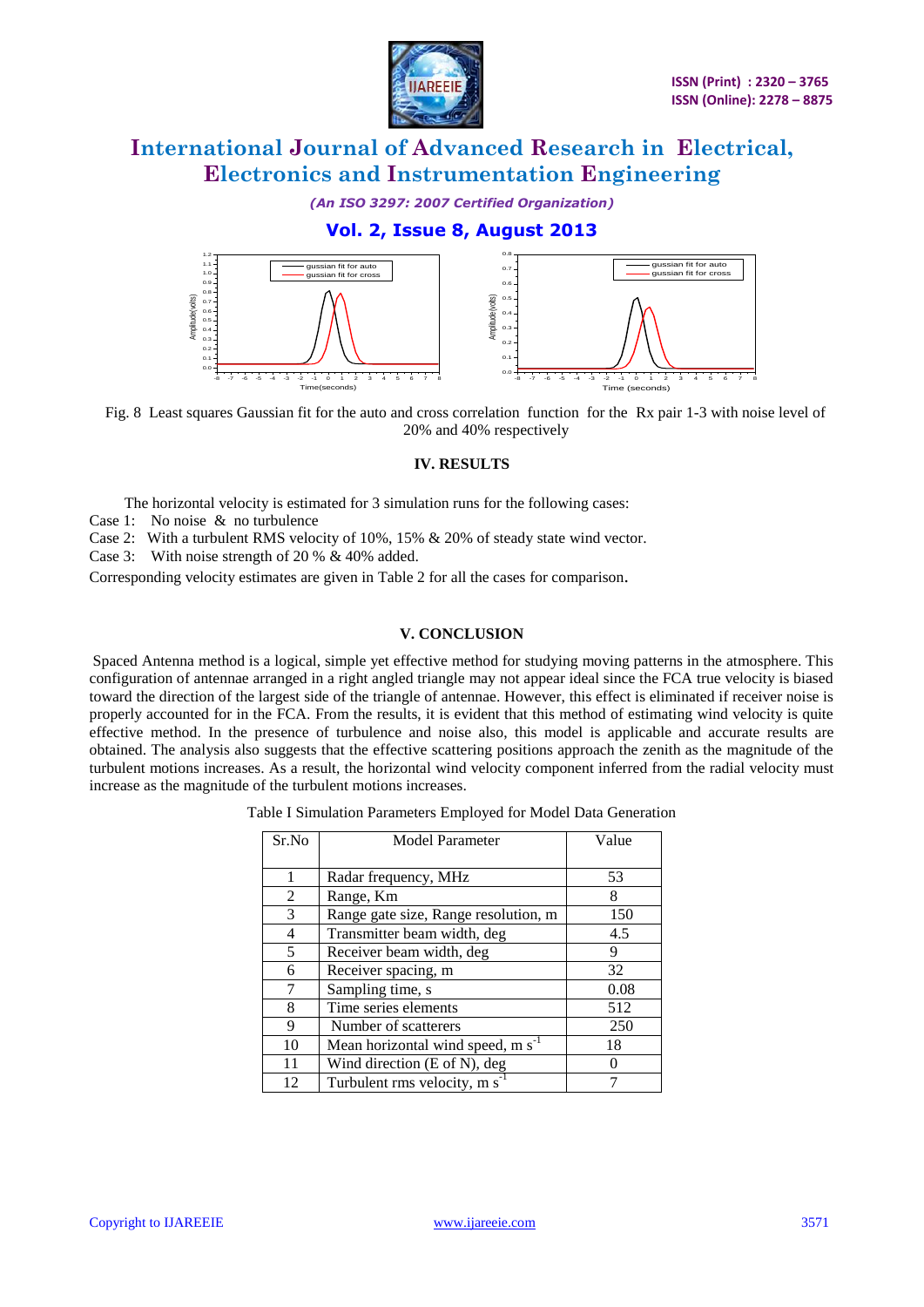

*(An ISO 3297: 2007 Certified Organization)*

### **Vol. 2, Issue 8, August 2013**

| Parameter                                    | $\tau$ (Time<br>delay) | Velocity<br>(m/s)<br>(Theoritical) | Velocity (m/s<br>(Calculated) |
|----------------------------------------------|------------------------|------------------------------------|-------------------------------|
| Turbulence Strength (10%)                    | 0.82186                | 18                                 | 19.468                        |
| Turbulence Strength (15%)                    | 0.8052                 | 18                                 | 19.87084                      |
| Turbulence Strength (20%)                    | 0.82186                | 18                                 | 19.468                        |
| Noise Level of 20% (without<br>Gaussian fit) | 0.8                    | 18                                 | 20                            |
| Noise Level of 20% (with<br>Gaussian fit)    | 0.8999                 | 18                                 | 17.7975                       |
| Noise Level of 40% (without<br>Gaussian fit) | 0.96                   | 18                                 | 16.6667                       |
| Noise Level of 40% (with<br>Gaussian fit)    | 0.89999                | 18                                 | 17.7975                       |

### Table II Comparison of the Results

#### **VI. FUTURE WORK**

The use of more than four antennas multiple receivers and, therefore more spacings (and directions), might be expected to improve considerably the determination of all quantities, and over a still greater range of observing wavelengths [6]. Given the notorious variability of the ionosphere itself, and the wide range of radio wave lengths required to observe this mechanism. We conclude that observations at a moderate number (e.g., between 4 and 20) of spaced antenna and data analysis by rigorous statistical estimation procedures, comprise the necessary and sufficient conditions to obtain meaningful results. This can be a scope for future work.

#### **REFERENCES**

- 1) Briggs B. H. "The Analysis of Spaced Sensor Records by Correlation Techniques," *Handbook for MAP*, vol. 13, SCOSTEP Secr., Jan 2004.
- 2) Guifu Zhang, Richard J. Doviak, J. Vivekanandan, and Stephen A. Cohn, "Cross-correlation ratio method to estimate cross-beam wind and comparison with a full correlation analysis," *Radio Science*, Vol. 38, No. 3, 2003.
- 3) David A. Holdsworth and Iain . M. Reid , "A Simple Atmospheric Radar Backscatter: Description and application to the Full correlation analysis of Spaced antenna data," *Radio Science* [, Vol 30, Issue 5, p](http://onlinelibrary.wiley.com/doi/10.1002/rds.v30.5/issuetoc)ages 1417–1433, September-October 1995
- 4) Ronald F. Woodman and Alberto Guillen, Radar Observations of Winds and Turbulence in the Strastosphere and Mesosphere. *Journal of Atmospheric Sciences*, Vol .31, No. 2, March 1974.
- 5) J. W. Wright and M. L. V. Pitteway, 1977, Computer simulations of ionospheric radio drift measurements, and their analysis by correlation methods.
- 6) Sheppard E L and F Larsen, "Analysis of *model simulations* of *spaced antenna*/radar interferometer measurements, " *[Radio Science,](http://onlinelibrary.wiley.com/journal/10.1002/%28ISSN%291944-799X)* [Vol 27,](http://onlinelibrary.wiley.com/doi/10.1002/rds.v27.5/issuetoc)  [Issue 5](http://onlinelibrary.wiley.com/doi/10.1002/rds.v27.5/issuetoc) Dec 7, 2012 , pages 759–768, *September*-*October 1992*.
- 7) Technical and Reference Manuals, NMRF, Gadanki. Damle S H, Chande J V & Ray K P, "Technical report on MST Radar antenna array". P. Srinivasulu, "Characterization of MST Radar antenna array".
- 8) Merril I. Skolnik, 'Introduction to Radars Systems'. Mc Graw-Hill International 2<sup>nd</sup> Edition.